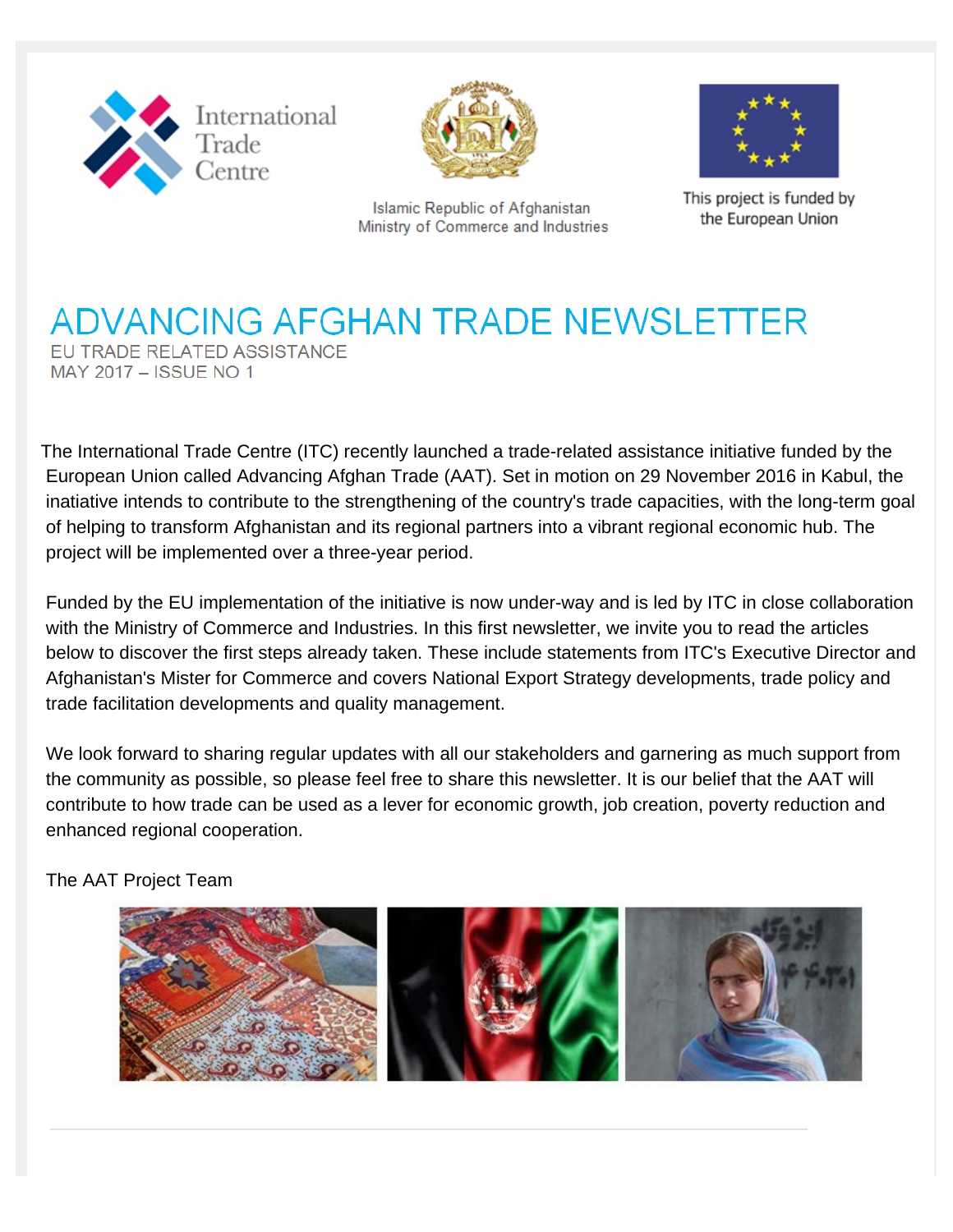

## INTRODUCING ADVANCING AFGHAN TRADE

*Arancha Gonzalez, Executive Director, International Trade Centre*

 The fabled Silk Road trade routes linking the cultures and communities of East Asia, India, the Mediterranean basin, and Eastern Africa have threaded through Afghanistan for centuries. Afghanistan remains a strategic crossroads, despite the conflicts that have scarred the country for decades

[Read more >](http://www.intracen.org/AAT/INTRODUCING-ADVANCING-AFGHAN-TRADE---A-PROJECT-TO-BOOST-ECONOMIC-GROWTH-AND-REGIONAL-COOPERATION/)



## ITC COLLABORATION WILL ASSIST SME EXPORT GROWTH IN AFGHANISTAN

*Mohammad Qurban Haqjo, Deputy Minister for Commerce, Ministry of Commerce and Industries*

This ITC-guided project will complement the Government of Afghanistan's ongoing efforts to strengthen the human and institutional capacity of public and private sectors in order to develop export competitiveness for SMEs...

[Read more >](http://www.intracen.org/AAT/ITC-COLLABORATION-WILL-ASSIST-SME-EXPORT-GROWTH-IN-AFGHANISTAN/)



#### PROJECT WILL SUPPORT INSTITUTIONS TO DELIVER ON AMBITIOUS REFORM AGENDA

*Franz-Michael Mellbin, Head of European Union Delegation to Afghanistan*

 With the 'Advancing Afghan Trade' initiative the European Union is committed to supporting Afghanistan in benefitting from the opportunities arising from greater participation in international trade and enhanced regional economic relations. ...

[Read more >](http://www.intracen.org/AAT/PROJECT-WILL-SUPPORT-INSTITUTIONS-TO-DELIVER-ON-AMBITIOUS-REFORM-AGENDA/)



#### NATIONAL EXPORT STRATEGY ADVANCEMENTS

*Eric Buchot, Output head, Export Strategy, Advancing Afghan Trade*

For a country mired in challenging security and economic conditions, the Government of Afghanistan and the private sector have an inspiring vision to position Afghanistan as an important trade partner for the region and beyond...

[Read more >](http://www.intracen.org/AAT/NATIONAL-EXPORT-STRATEGY-ADVANCEMENTS/)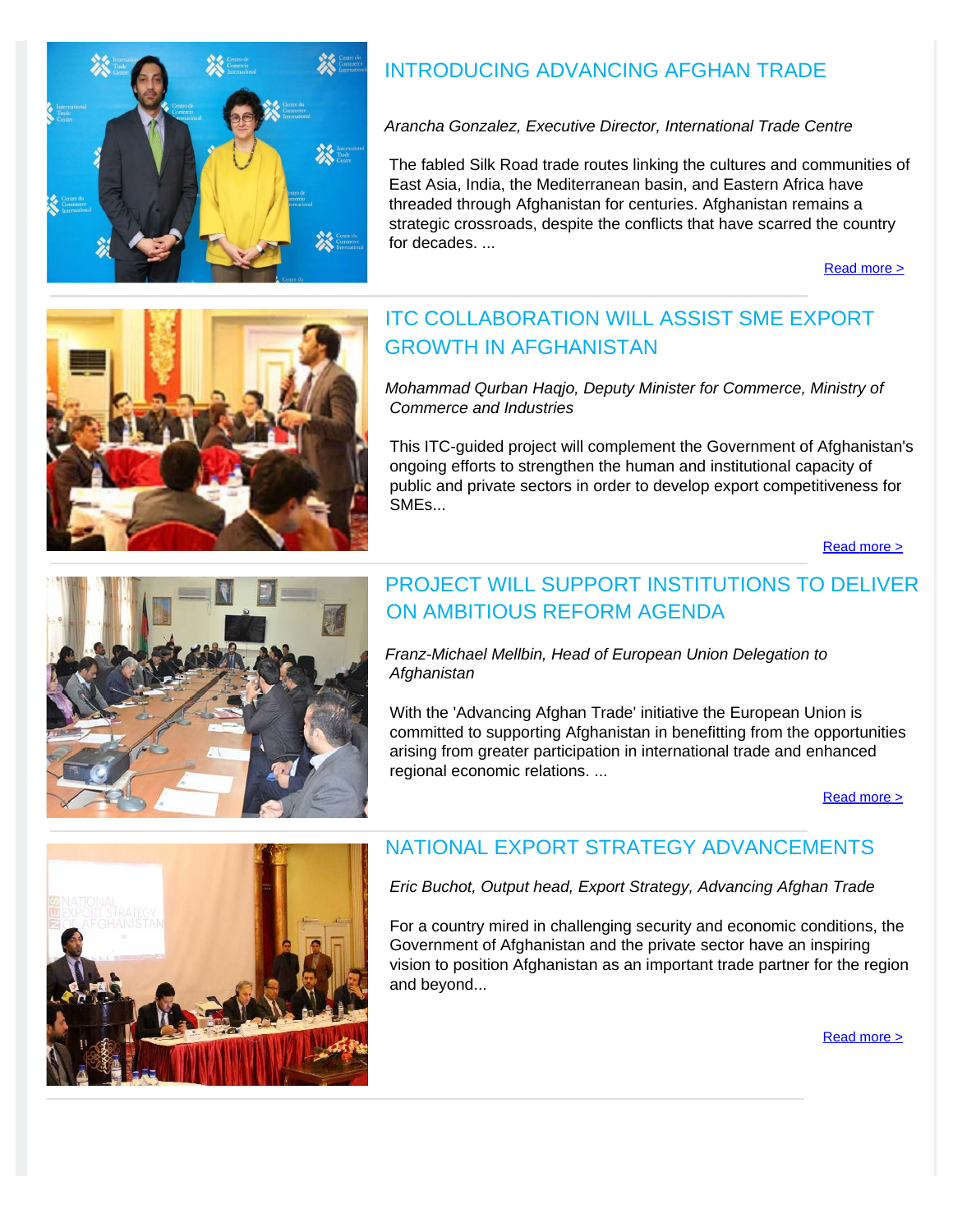

#### TRADE POLICY ADVANCEMENTS

 *Advancing Afghan Trade Jean-Sebastien Roure, Project Manager and Output Head, Trade Policy,*

 In order to advance trade capabilities in Afghanistan, the country needs of practical and sustainable capacity building and development in multiple trade-related areas. This includes progress at the institutional level as well as growing the expertise...

[Read more >](http://www.intracen.org/AAT/TRADE-POLICY-ADVANCEMENTS1/)



#### TRADE FACILIATION ADVANCEMENTS

*Pierre Bonthonneau, Output head, Trade Facilitation, Advancing Afghan Trade*

On 22 February this year, the WTO Trade Facilitation Agreement (TFA) entered into force after two-thirds of the 164 members of the WTO ratified it. It is the first multilateral deal concluded in the 21-year history of the WTO and will now...

[Read more >](http://www.intracen.org/AAT/TRADE-FACILITATION-ADVANCEMENTS/)



### QUALITY MANAGEMENT ADVANCEMENTS

*Ludovica Ghizzoni, Output head, Quality Management, Advancing Afghan Trade*

Given the high significance of quality and standards as non-tariff barriers for exporters, and the relevance of agricultural products in Afghanistan's export portfolio, the institutional infrastructure dealing with quality and Sanitary and Phytosanitary (SPS)...

[Read more >](http://www.intracen.org/AAT/QUALITY-MANAGEMENT-ADVANCEMENTS/)



#### IN THE PRESS

Since launching Advancing Afghan Trade late last year, the project has attracted significant media attention both within the Afghanistan region and abroad.

In Afghanistan, the Ariana Television Network (the network with the largest private media channels in Afghanistan covering 33 of 34 provinces) ...

[Read more >](http://www.intracen.org/uploadedFiles/intracenorg/Content/Redesign/Projects/AAT/05_pdf_Newsletter_Press (003).pdf)